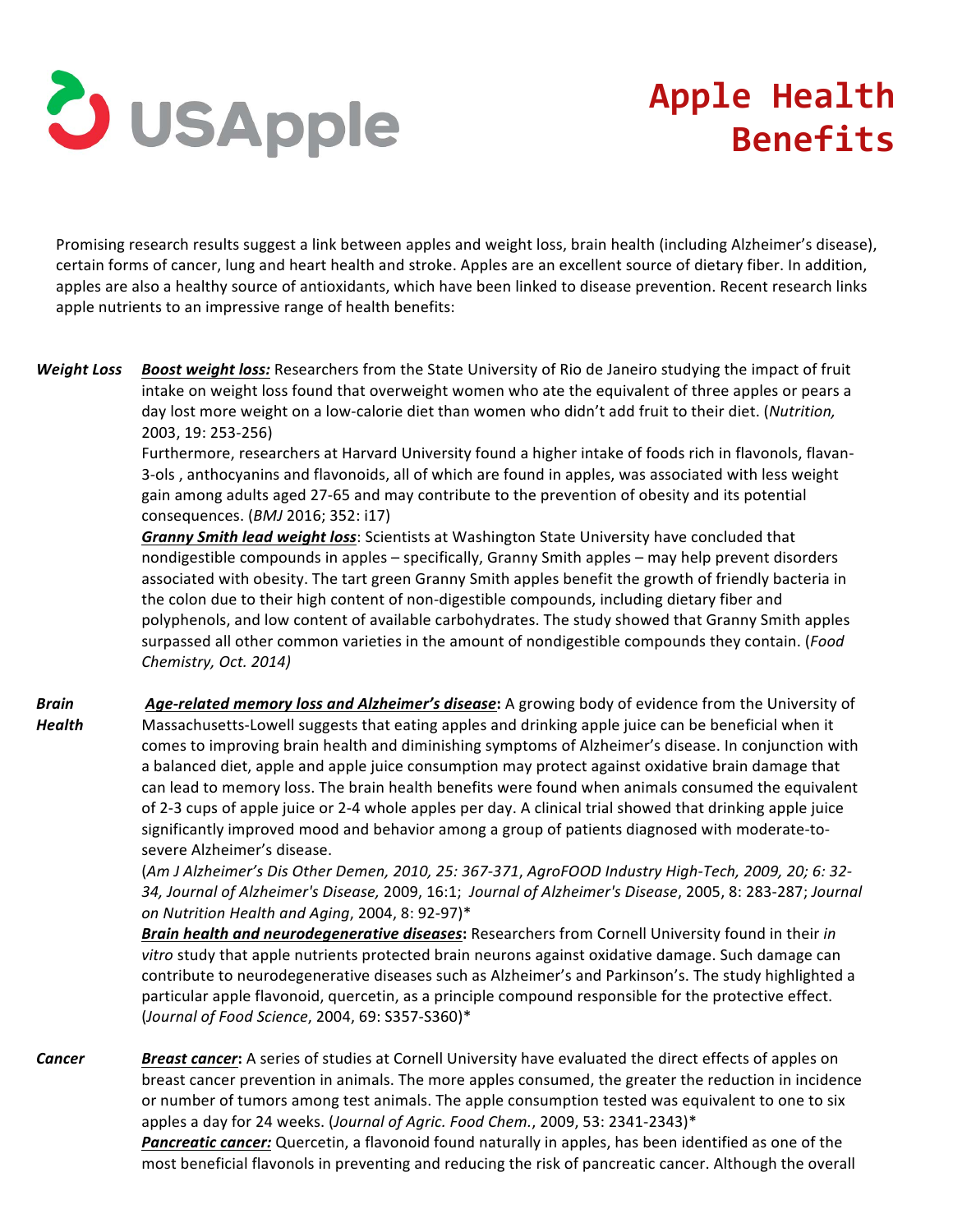risk was reduced among the study participants, smokers who consumed foods rich in flavonols had a significantly greater risk reduction. (American Journal of Epidemiology, 2007, 8: 924-931) **Colon and liver cancer:** A research team at Cornell University identified a group of phytochemicals that are more abundant in the peel and appear to kill or inhibit the growth of at least three different types of human cancer cells: colon, breast and liver. (*Journal of Agricultural and Food Chemistry*, 2007,  $55(11):4366 - 4370$ 

**Prostate cancer:** Researchers at Mayo Clinic report that quercetin, a plant-based nutrient found most abundantly in apples, may provide a new method for preventing or treating prostate cancer. They found that quercetin inhibited or prevented the growth of human prostate cancer cells by blocking activity of androgen hormones, in an *in vitro* study. Previous studies had linked androgens to prostate cancer's growth and development. (*Carcinogenesis*, 2001, 22: 409-414)

**Bowel cancer:** Eating just one apple a day could slash the risk of colorectal cancer by more than one third. Researchers in Poland surveyed 592 people with colorectal cancer and 700 cancer-free individuals about their diet and lifestyle. Cancer-free individuals tended to eat more apples than those with cancer and the more apples per day that an individual ate the less likely they were to develop colorectal cancer. They also found that the anti-cancer effect was seen even when an individual had a low total consumption of fruits and vegetables but consumed at least an apple a day. The observed protective effect may result from apples rich content of flavonoid and other polyphenols, which can inhibit cancer onset and cell proliferation. In addition, apples are a good source of fiber and a high-fiber diet is known as a risk reducer for colorectal cancer. (*European Journal of Cancer Prevention, 2010, 19(1):42-47)*

*Metabolic Syndrome* Apple product consumers are likely to have lower blood pressure and trimmer waistlines, resulting in a reduced risk of metabolic syndrome, a cluster of health issues related to diabetes and heart disease. *(Experimental Biology 2008 Poster* (unpublished)*)\**

Antioxidants The United States Department of Agriculture (USDA) categorized three specific varieties of apples among the top 20 antioxidant sources. While the study highlighted three apple varieties in particular, all apples contain beneficial levels of antioxidants and have other healthful nutrition properties. Two thirds of an apple's antioxidants are found in its peel. (*USDA Agricultural Research Service*, 2007)

**Lung Health Childhood and adult asthma:** Research from the UK reports that children of mothers who eat apples during pregnancy are much less likely to exhibit symptoms of asthma, including wheezing, at age 5. Among a variety of foods consumed and recorded by the pregnant women, apples were the only food found to have a positive association with a reduced risk of asthma. (Thorax, 2007, 62:745-746). Researchers from Australia report that study participants who ate apples and pears had the lowest risk of asthma. (American Journal of Clinical Nutrition, 2003; 78: 414-21). A study from London's King's College and the University of Southampton reports that people who ate at least two apples per week had a 22-32 percent lower risk of developing asthma than people who ate fewer apples. (Am. J. Respir. *Crit. Care Med*, 2001, 164: 1823-1828)

> **Chronic cough and lung cancer**: A study from the National Institutes of Health (NIH) reports that foods rich in fiber and flavonoids — found abundantly in apples — may reduce chronic productive cough and other respiratory symptoms. Researchers at the University of Hawaii and Finland's National Public Health Institute have also linked flavonoids found in apples with a reduced risk of developing certain cancers, including lung cancer. (Am. J. Respir. Crit. Care Med, 2004, 170: 279-287; Journal of the *National Cancer Institute*, 2000, 92: 154-160; *American Journal of Epidemiology*, 1997, 146: 223-230)

*Heart Health* When rodents prone to obesity were given a higher fat diet, similar to a typical American's diet, and fed a freeze dried powder made from whole apples, the result was a heart-health benefit that went beyond cholesterol reduction alone. The researchers suspect that it may be the phytochemicals in the whole apple that help reduce oxidative stress in the rodents and contribute to improved measures of blood pressure (and ultimately overall heart health). *(American Dietetic Association 2010 Poster* (unpublished)*)\**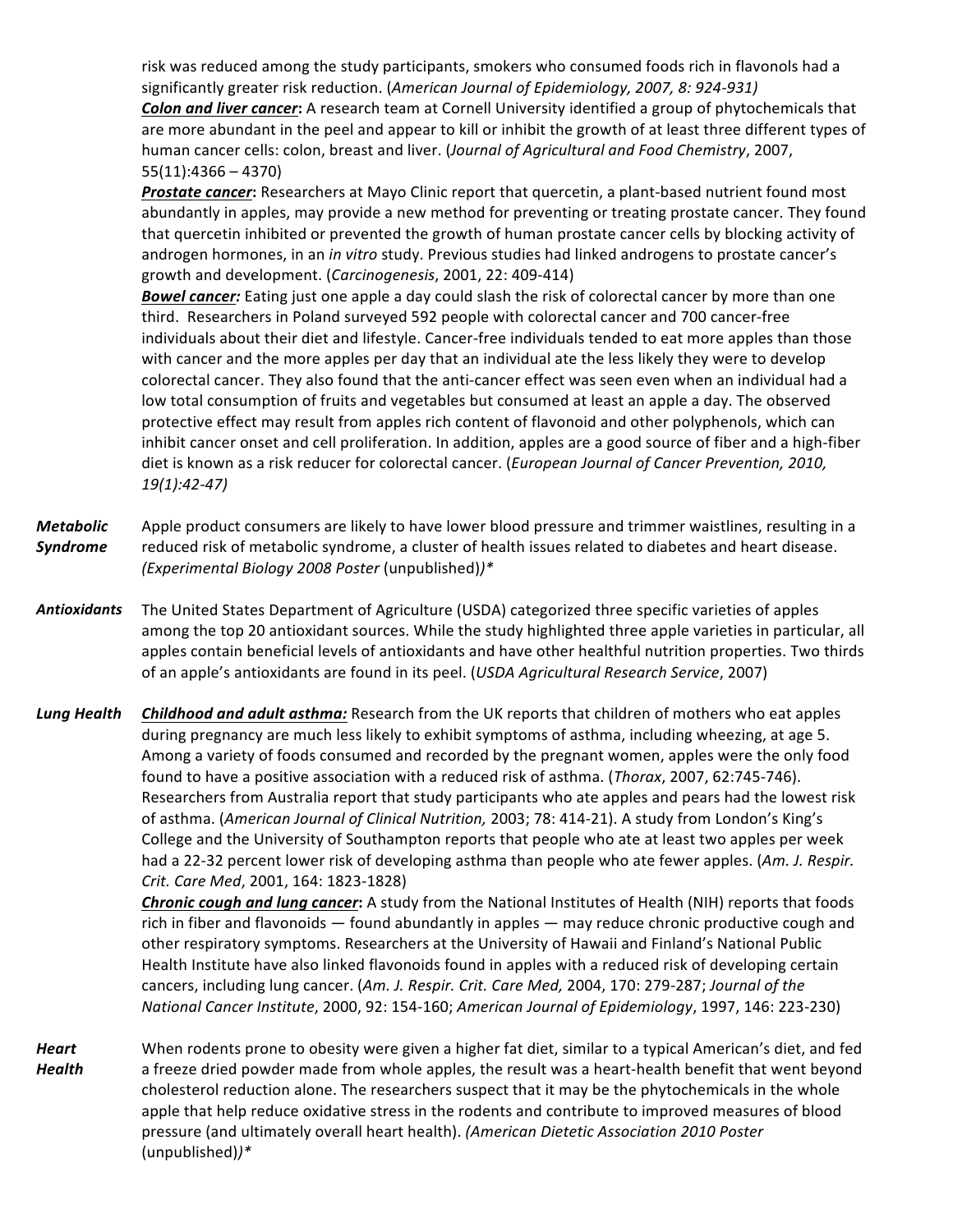**Reduced mortality:** A study has identified a possible link between a common component of apples and heart health in postmenopausal women. The study results indicate that increased consumption of apples may contribute to a decrease in mortality from both coronary heart disease and cardiovascular disease. (American Journal of Clinical Nutrition, 2007, 85 (3): 895-909)

**Fiber and cardiovascular disease:** A French study found that diets with the highest total dietary fiber and nonsoluble dietary fiber intakes were associated with a significantly lower risk of several heart disease risk factors, including overweight, elevated waist-to-hip ratio, blood pressure, and cholesterol levels. (American Journal of Clinical Nutrition, 2005, 82: 1185-1194). U.S. researchers report that for every 10 grams of fiber consumed per day the risk of developing heart disease may decrease 14 percent, and the risk of dying from heart disease may decrease 27 percent. Fiber from fruits appeared to be slightly more protective than cereal fiber, lowering the risk of coronary disease death by 30 percent. (*Arch Int Med*, 2004, 164: 370-376)

*LDL Oxidation*: Researchers at the University of California-Davis report that daily consumption of apples and apple juice may help reduce the damage caused by the "bad" type of cholesterol and protect against heart disease, based on the first human study of its kind. (Journal of Medicinal Food, 2000, 3: 159-165). An earlier study from UC-Davis Davis reported similar findings *in vitro*. They also confirmed that important phytonutrients from apples are also found in apple juice. (Life Sciences, 1999, 64: 1913-1920)\*

In addition, in an Ohio State University Study of healthy, middle-aged adults, consumption of one apple a day for four weeks lowered by 40 percent blood levels of oxidized LDL – low-density lipoprotein, the "bad" cholesterol. When LDL cholesterol interacts with free radicals to become oxidized, the cholesterol is more likely to promote inflammation and can cause tissue damage and hardening of the arteries. *(Journal of Functional Foods, 2013)*

Recent studies performed by the Arthritis Foundation, found evidence to support claims that eating apples on a daily basis may lower levels of cholesterol as well as C-reactive protein (CRP), a key marker of inflammation in the blood. In fact, in the study of 160 women ages 45 to 65, participants who ate apples every day for six months saw lower LDL cholesterol levels by 23 percent as well as a 32 percent decrease in CRP. (Arthritis Foundation, 2016)

*Reducing Vascular Deaths:* A 2013 University of Oxford (UK) study found that eating one apple a day may be just as beneficial as daily statin use when it comes to preventing vascular deaths in individuals over 50.

In a recent debate, cardiologists argued that statins do more harm than good, especially for those who do not already have heart disease. Instead, people would benefit from eating an apple a day to prevent heart attacks, strokes and other vascular diseases. (BMC Medicine, 2016 14:4)

- *Immunity* Soluble fiber, like pectin from apples, may reduce the inflammation associated with obesity-related diseases and strengthen the immune system, according to a study from the University of Illinois. Lab animals fed a low-fat diet with either soluble or insoluble fiber showed distinctly different responses when their immune system was challenged, with the soluble-fiber-fed animals displaying the less sickness and a faster recovery rate than the other animals. (*Brain, Behavior, and Immunity*, 2010, in press/available online)
- **Gut Health** Researchers from the University of Denmark have discovered that apples and apple products could give the health of your intestines as well as your immune system a boost - by increasing the numbers of good gut bacteria. When scientists fed rats a diet of apples in all its forms including juice, applesauce, and the whole fruit, the rats developed larger numbers of good gut bacteria. Researchers believe it is due to the pectin the apple contains. Pectin is a fiber-like substance found in the cell walls of plants, and is often packaged and used as a gelling agent for people who make their own homemade jams and jellies. Apples are a natural source of this fiber-like material. The friendly bacteria in the intestines like to feed on apple pectin which allows them to replicate and thrive while doing their good disease fighting deeds in the intestines. (*BMC Microbiology* 2010, 10:13)